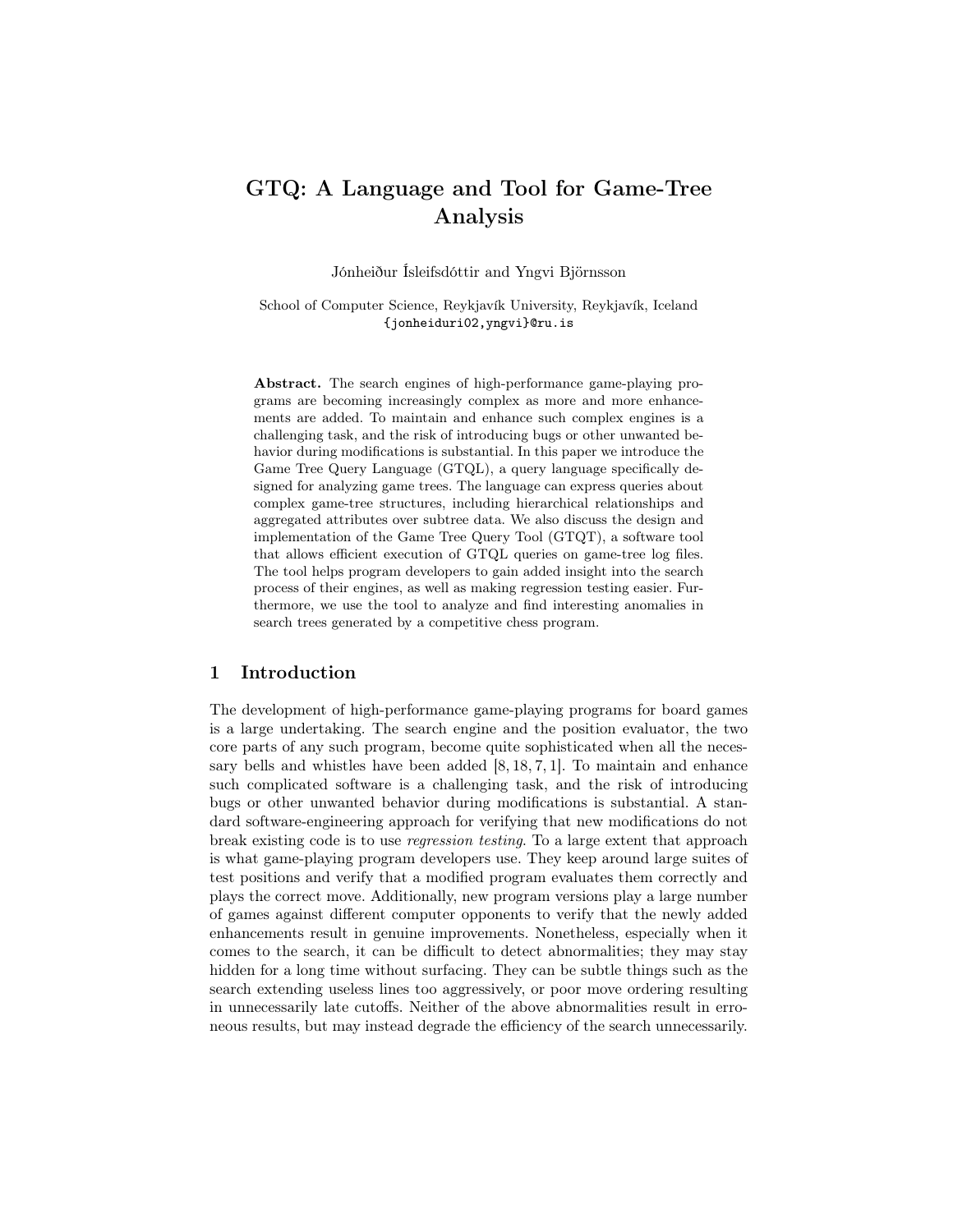To detect these anomalies one must typically explore and gather statistics about the search process.

In this paper we introduce *Game-Tree Query Language (GTQL)*, a language specifically designed for querying game trees, and expand on previous work [5] by doing a thorough empirical analysis where GTQL queries are used to analyze and look for anomalies in search trees generated by a third-party competitive chess program. As demonstrated, the query language allows the game-program developers to gain better insight into the behavior of the search process of their programs and makes regression testing easier. The developer can now keep around a set of pre-defined queries that check for various wanted or unwanted search behaviors (such as too aggressive extensions or large quiescence searches). When a new program version is tested, it can be instructed to generate log files containing the search trees. The queries are then run against the logs to verify that the search is behaving in accordance with expectations. This has the potential of substantially shorten the testing process as unwanted behaviors can be detected early, as opposed to after playing hundreds of test games or, in the worst case, never.

The paper is organized as follows. In the next section we describe the syntax and semantics of the language, followed by a section giving an overview of the usage and implementation of *Game-Tree Query Tool (GTQT)*, a tool for effectively executing GTQL queries. The efficiency and scalability of the tool is then empirically evaluated, and the tool used to detect anomalies in the search of the chess program FRUIT. Finally, we present conclusions and discuss future work.

# 2 The Game-Tree Query Language

A GTQL query consists of three parts: a node-expression part, a child-expression part, and a subtree-expression part:

```
node:<node-expression>;
child:<child-expression>;
subtree:<subtree-expression>
```
The keywords node, child, and subtree indicate the type of the expression that follows. The query parts must be listed in the order given above, separated by a semi-colon, but any unwanted parts can be omitted.

## 2.1 Query and Expression Evaluation

To be valid, expressions must be formed such that they evaluate to either true or false. By default a query returns the set of nodes in a game tree that fulfil the query, that is, the nodes for which all query parts evaluate to true. An example query is provided below:

```
node: type = PVNode;
child: count([]type = type) \ge 5;subtree: count(*) > 1000
```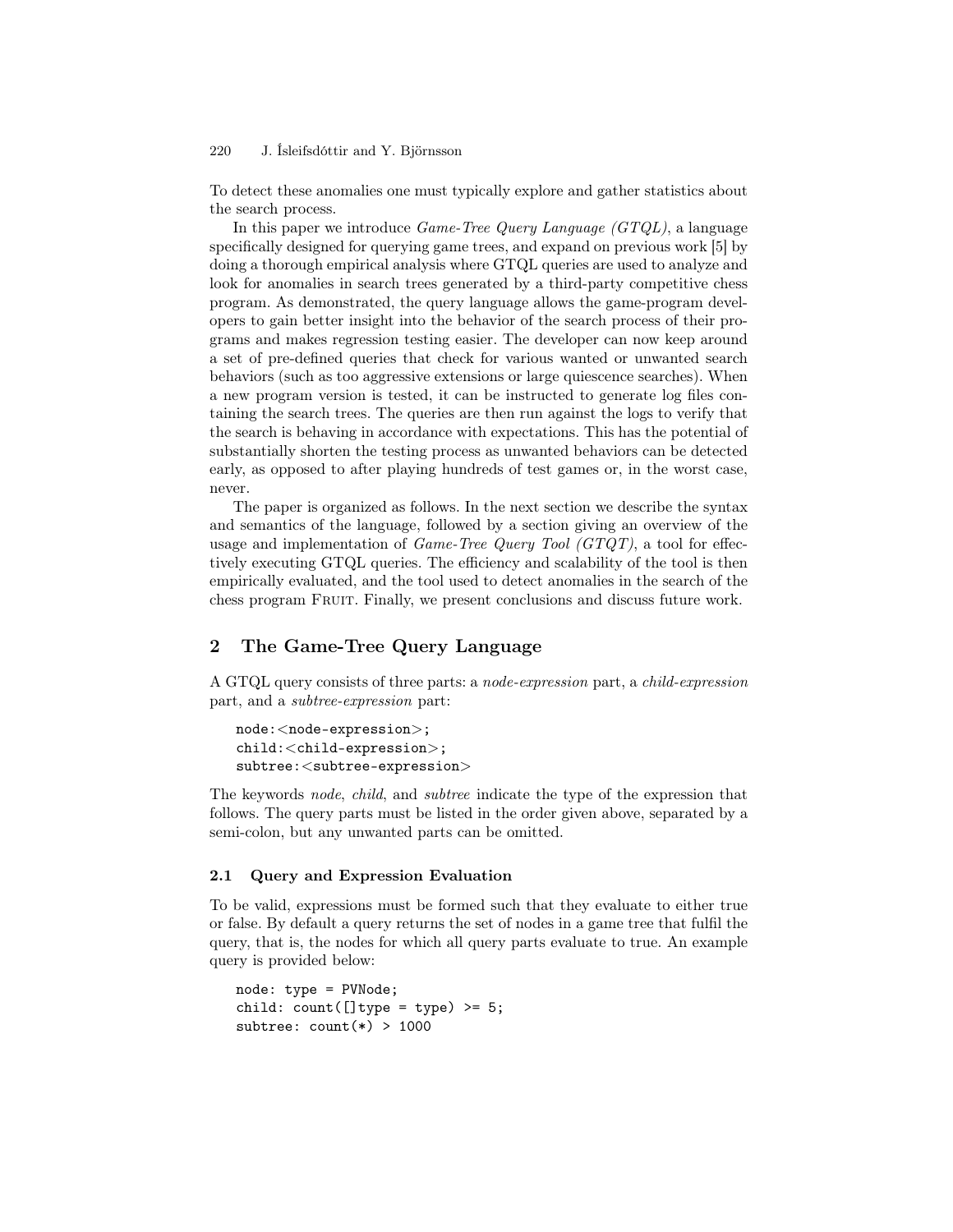Table 1. Operators listed by precedence

| Operator                                                         | Type               | Arity  |
|------------------------------------------------------------------|--------------------|--------|
| ,  <                                                             | Hierarchical unary |        |
| &z.                                                              | Attribute   binary |        |
| $\lt, \gt, \gt = \gt, \lt = \gt, \gt = \gt, \cdot \cdot \cdot =$ | Relational binary  |        |
| not                                                              | Logical            | unary  |
| and                                                              | Logical            | binary |
| Ωr                                                               | Logical            | binary |

The query asks for nodes where the principal variation (PV) of the search is changing frequently (this could, e.g., be an indication of a bad move-ordering mechanism). The node expression evaluates to true only at PV nodes; the child expression counts the number of child nodes that are of the same type as the parent (i.e., also PV nodes) and returns true if there are at least five such child nodes; the subtree expression further limits the set of PV nodes that can fulfill the query by demanding their subtree being of a minimum size — this is done to exclude PV nodes close to the leaves where frequent PV changes may occur naturally.

The language is case sensitive and its expressions consist of attributes, constants, operators, and functions. Attributes refer to data fields associated with the nodes stored in the game-tree file being queried. For each node several attributes are stored, two of which are always present  $(node\ id\ and\ last\ move)$ while others are optional. The optional attributes are typically algorithm and domain dependent and may contain whatever information the users decide to log in their game-playing programs (e.g., information about the search window passed to a node, the value returned, the type of the node, etc.). In the above example type is an attribute telling whether a node is a PV, CUT, or an ALL node. Attribute names follow a naming convention where a name starts with a letter and is then optionally followed by a series of characters consisting of letters, digits, and the underscore character. Also, an attribute name may not be the same as a reserved keyword in the language. Constants are either numeric integral types (i.e., integer numbers) or user-defined names (e.g., PVNode in our example query). The same naming convention is used for constant names as for attribute names. Information about attribute and constant names available to a query are stored in the game-tree file being queried.

The language operators fall into four categories: hierarchical, attribute, relational, and logical operators. They are listed in Table 1 in a decreasing order of precedence. The evaluation of operators of equal precedence is left-to-right associative. The hierarchical operators are used as prefixes to attribute names, and identify the hierarchical relationship of the referenced node in relation to the current node (the one being evaluated in the node expression). Currently, there are two such operators defined, and they may be used only in child expressions. The first operator, [ ], is prefix referring to the child node currently evaluated. In our example, the child expression has such an operator for comparing the type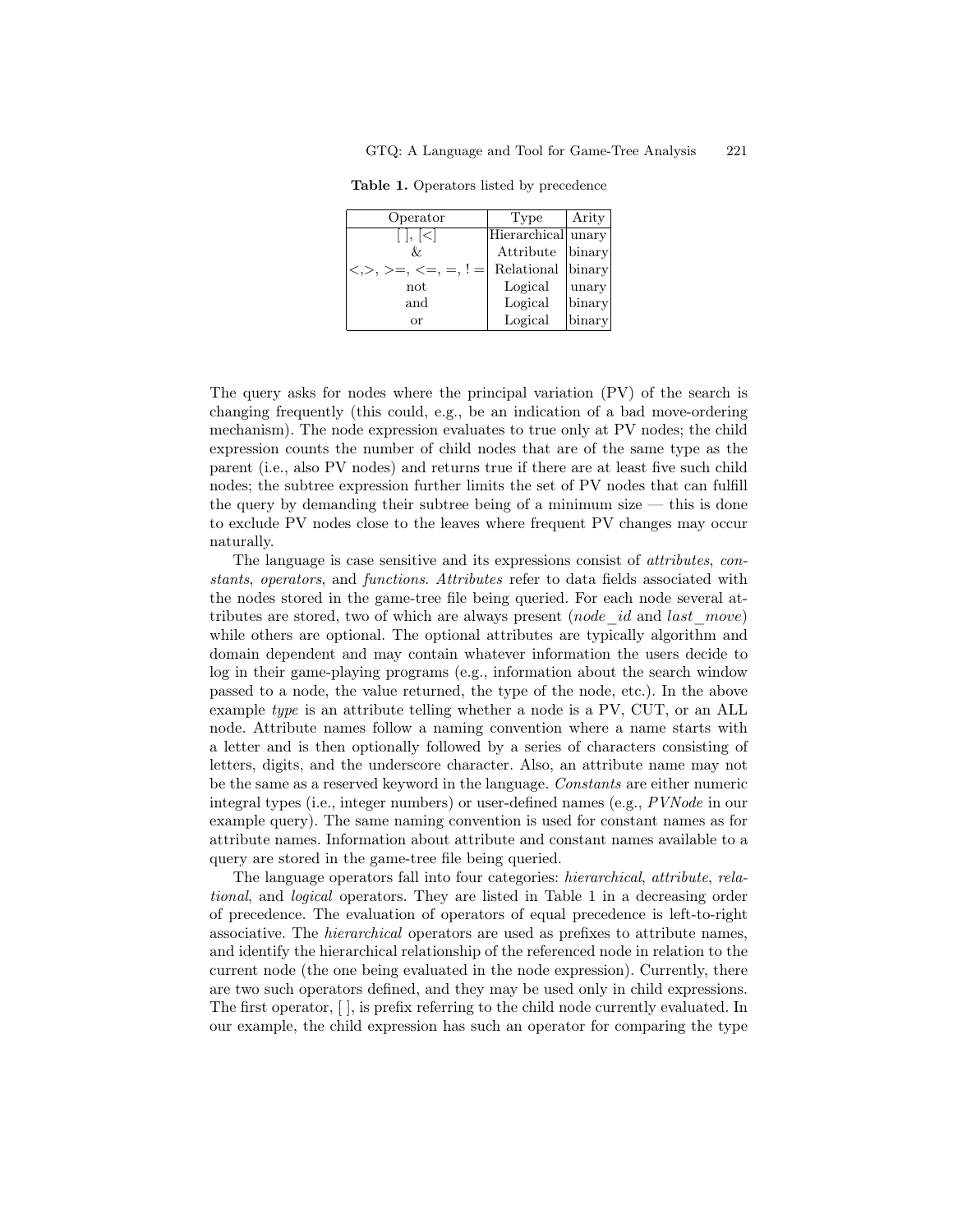of the child nodes to the type of the node evaluated by the node expression (the parent). The second hierarchical operator  $\leq$ , not shown in the example, stands for the previously evaluated child. It can be used to compare two consecutive child nodes (e.g., to see if a node is being examined). The attribute operator,  $\&$ , is essentially an inclusive bitwise *and*, and is used to extract flag bits from attribute fields. For example, a single node may be flagged simultaneously as a quiescence node and as belonging to a null-move search. The relational operators test for equality or inequality of attributes, constants, function results, and numbers, and the *logical* operators allow one to form arbitrarily complex expressions by combining Boolean expressions. Parentheses can be used to control precedence and order of evaluation.

There is only one function in the language, the count(sub-expression) function, and it returns the number of nodes in the expression scope (i.e., tree, children, or subtree) that evaluate to true. Functions cannot be used recursively, that is, the expression inside count cannot contain a call to count. The wildcard character \* may be used within the function instead of an expression to refer to the empty expression, which always evaluates to true. Note that because expressions must evaluate to either true or false, the count function must be used with a relational operator, e.g.  $count(*)\geq 0$ . The only exception is when the function is used stand-alone in a node expression. In that case, the query returns the actual count as opposed to a set of nodes. This is useful for gathering statistics about the tree, e.g., as in the example below where the total number of PV nodes in the tree is being counted:

node: count(type = PVNode)

More query examples are provided later in the paper. However, for a more thorough explanation of the syntax and semantics of GTQL, as well as for additional query examples, we refer interested readers to [14, 5].

## 3 Game-Tree Query Tool

The *Game-Tree Query Tool (GTQT)* is a software for parsing and executing GTQL queries. It is a console application that runs from a command line. It is implemented in C++ and runs on both Linux and Windows (as well as other platforms that support ANSI compliant C++ compilers).

Below we give a brief overview of the one-pass algorithm used for executing the queries. The algorithm is capable of answering any single query, no matter how complex, in a single traversal of the game tree. The input to the program is a set of queries and a game-tree log file. In addition to the game-tree data (the attribute values of the nodes) the file stores meta-data, such as the names of the attributes and constants available to the query and information about the layout of the file. The tool, after processing and validating the meta-data, parses and syntactically checks the queries before executing them. For a more detailed discussion of the query execution algorithm, the logging mechanism, and the usage of the GTQL tool we refer readers to [14].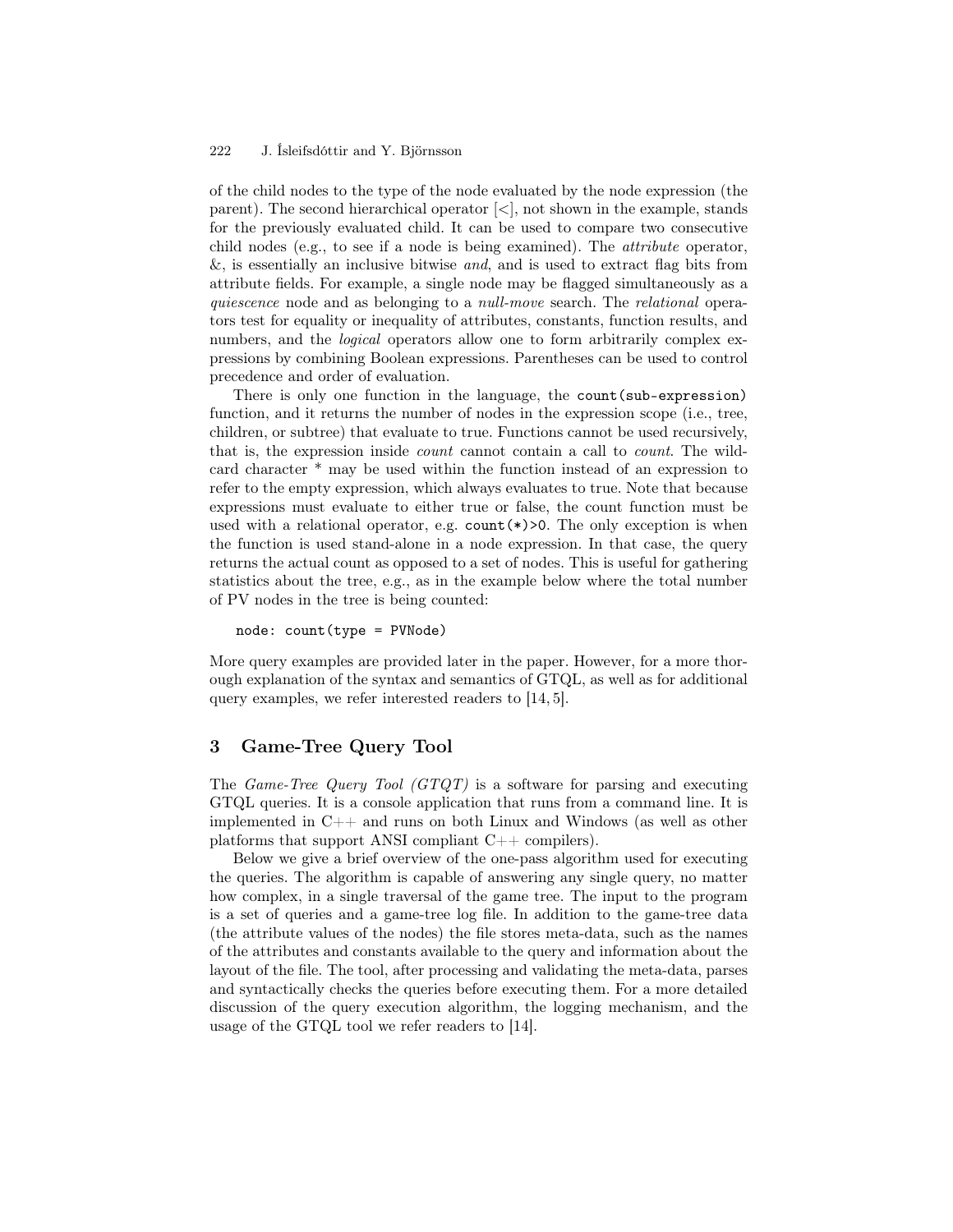

Fig. 1. An example parse tree

## 3.1 Parsing a Query

Queries are parsed using a recursive-decent parser. A separate parse tree is built for each query. An example parse tree is shown in Fig. 1, along with the query it represents. A parse tree consists of several different types of parse nodes, depending on the type of operator (e.g., relational or logical), term, or expression being evaluated. Most parse nodes return a Boolean value when evaluated, representing whether the corresponding expression evaluated to true or false for any given node in the game tree. Typically, the result of an evaluation on a gametree node depends on the attribute values stored with the node. For example, in Fig. 1 the values of both the type and depth fields are required for evaluating the query; for nodes where type is equal to  $PVNode$  and depth is greater or equal to zero the query evaluates to true, but to false for all other nodes.

A special provision must be taken for queries containing the function count, as it returns a count based on data accumulated over many nodes. Such queries cannot be evaluated until after all data nodes in the expression scope have been traversed. In that case, in addition to the attribute values, a special structure containing count information accumulated over the scope (e.g., a subtree) of the query must be provided. This structure is called a counter. Node-expressions can only contain one count function, whereas both subtree- and child-expression can contain many such functions; for such expressions a list of counter structures is required. Note that the counter lists and counter structures are not stored as a part of the parse tree because our query execution algorithm may have to execute several counter based query instances concurrently. Instead multiple instances of the query are created, each using its own set of counters (see later).

## 3.2 Executing a Query

Although the tool is used for post-processing game-tree logs, time is still of some essence when evaluating large game trees. The query execution algorithm makes only one pass through the game tree, during which it collects all information needed to answer the query. The algorithm is presented as Algorithm 1.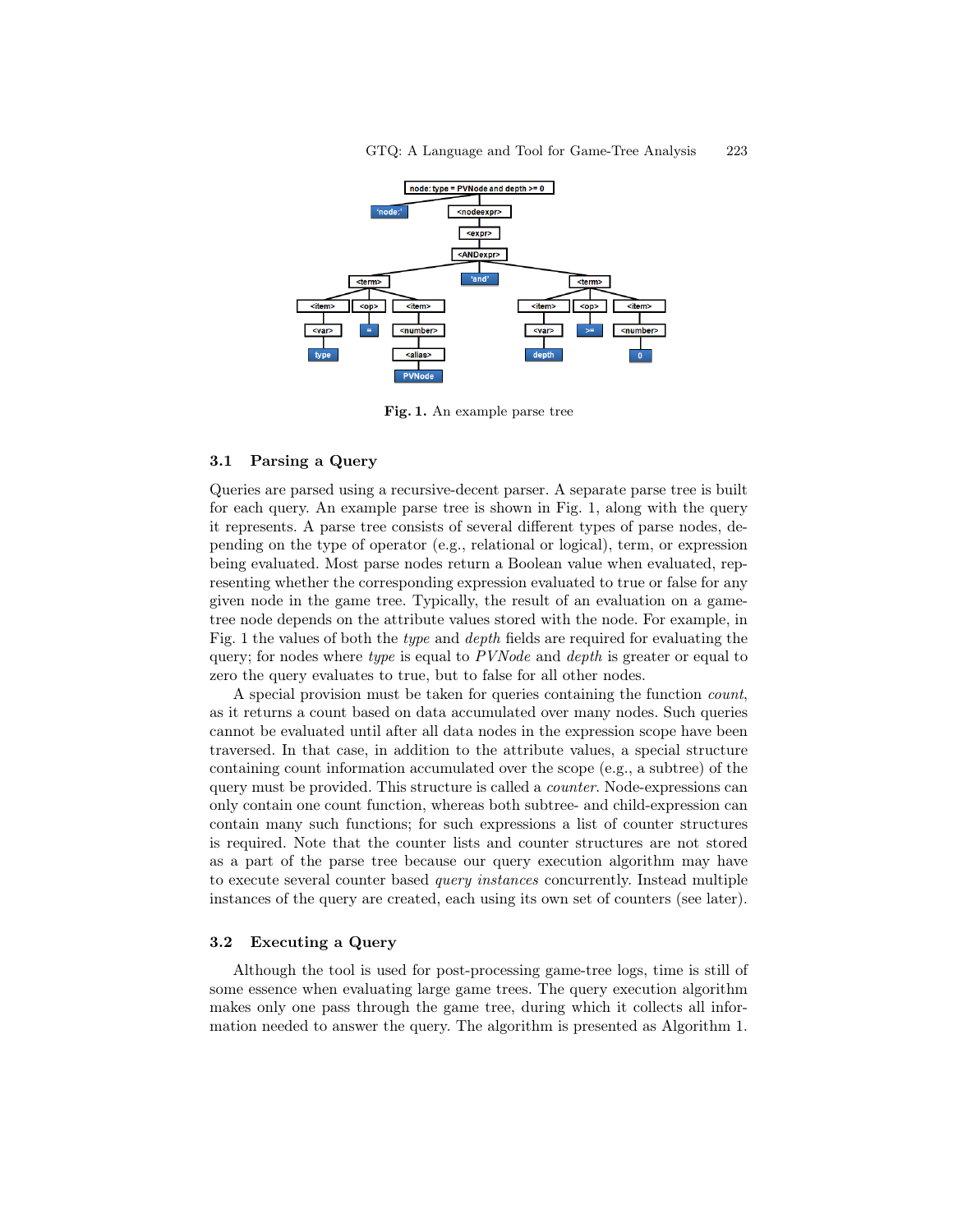Algorithm 1 DFT-QUERY-EVAL(node)

1:  $queryInst = null$ 2: if nodeExpr.evaluate(node) then 3: queryInst = new QueryInstance(subtreeExpr, childExpr) 4: queryInstStack.push(queryInst) 5: children  $=$  node.getChildren $()$ 6:  $prev = null$ 7: for all child in children do 8: DFT-QUERY-EVAL(child) 9: evalCounterExprs(queryInst, node, child, prev) 10:  $prev = child$ 11: if not queryInstStack.empty() then 12: if queryInst  $==$  queryInstStack.top() then 13: if subtreeExpr.evaluate(queryInst) and childExpr.evaluate(queryInst) then 14: addToResult(node) 15: queryInstStack.pop() 16: delete queryInst 17: evalCounterExprs(queryInstStack, node)

It first checks if the node expression evaluates to true (line 2), and if so a new query instance is created and put onto a so-called query instance stack (line 4). The stack keeps track of active query instances. A single query may have several query instances active at the same time. More specifically, during the recursive depth-first traversal (line 8) of the game tree, each node on the path from the root to the current node where the node expression evaluates to true adds a new query instance. The need for having many query instances open at the same time is because separate counters are required for evaluating the child- and subtreeexpressions of each instance, as their subtree scopes differ as shown in Fig. 2. Child- and subtree-expressions can be evaluated (line 13) only when the search backtracks after their corresponding tree scope has been fully traversed. If both expressions evaluate to true, the node is added to set of results (line 14) and the query instance then popped off the stack (line 15). The subroutine *evalCounter-*Exprs updates the counters associated with the count ( $\langle \text{expr}\rangle$ ) expressions. It is called for both child expressions (line 9) and subtree expressions (line 17). In the latter case, counters in all query instances on the stack are updated.



Fig. 2. Subtree scope of different nodes in the same line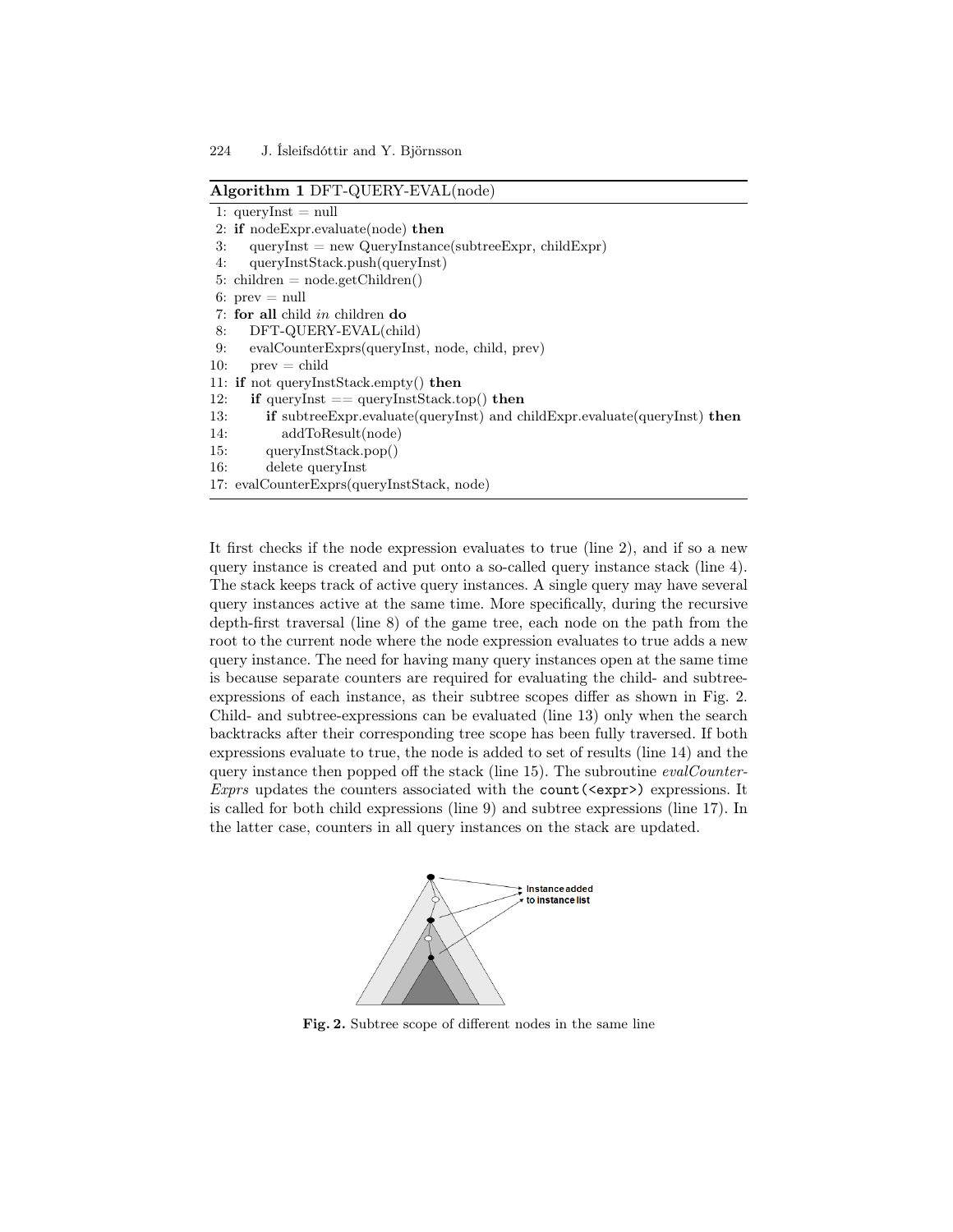

Fig. 3. Example of one-pass query evaluation

An example of the one-pass query-evaluation process is given in Fig. 3. The node-expression part of the query looks for nodes with the color blue. In this example we refer to the nodes by their *node* id. The node with  $node\_id=1$ becomes Node<sub>1</sub>. The root is blue so a new query instance is created on the stack. This instance contains two counters: one for the sub-expression color=Red and one for value>0. The counter stores a pointer to the parse tree of the count subexpression, and a counter variable initialized to zero (the  $c$  field in the figure). The traversal continues down the left branch, and because the node-expression is also true for  $\text{Node}_2$ , an instance is created on the stack for that node as well. An instance is also added for Node3. Now, because a leaf has been reached, the DFT-QUERY-EVAL algorithm evaluates the subtree-expression for Node3 based on the instance (the evaluation is false in this case) and backtracks. However, before backtracking the remaining query instances on the stack are updated according to evaluation of  $\text{Node}_3$  (the counter for value>0 is increased by one for both instances). The instances for  $\text{Node}_1$  and  $\text{Node}_2$  have now been updated and the algorithm has backtracked to Node<sub>2</sub>. From there it continues to traverse the children and explores  $\text{Node}_4$ . This process continues until the entire tree has been traversed. A snapshot of the query instance stack is shown in the figure at selected points (text above the stacks in the figure). The rightmost snapshot shows the stack when the algorithm backtracks back to  $\text{Node}_1$  for the last time. We can see that the instance for  $Node_1$  is the only one left on the stack and its counters have been updated several times. Node<sub>1</sub> is now evaluated based on the query instance, the subtree-expression is true, so the node is added to result.

## 4 Experiments

To demonstrate the potentials of GTQL we used it to analyze game-tree logs generated by a competitive chess program. In this section we report our findings.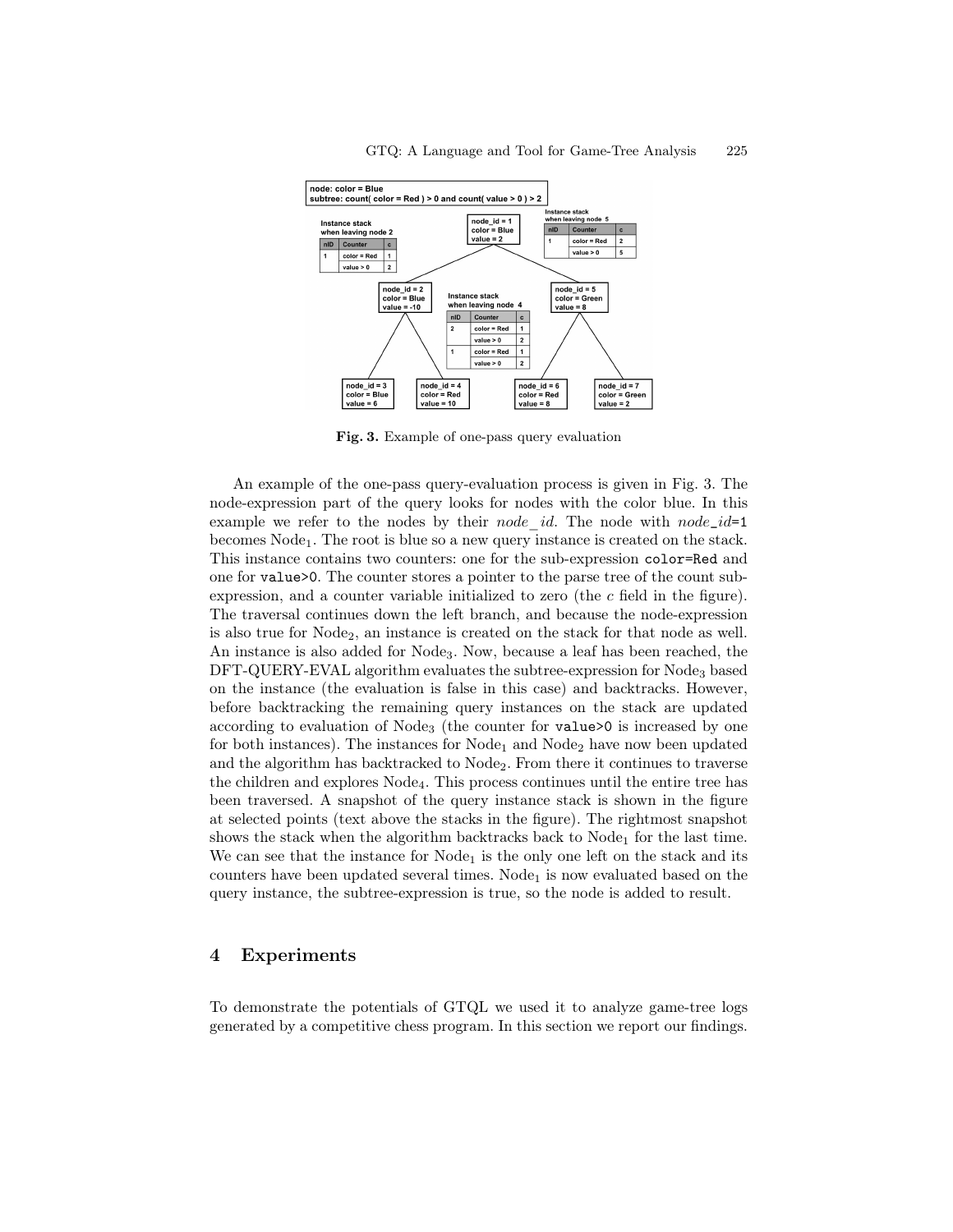|    |    |    | LCT II Position SD SSD Number of nodes |
|----|----|----|----------------------------------------|
| 15 | 8  | 15 | 205,199                                |
| 16 | 2  | 19 | 2,383                                  |
| 17 | 6  | 18 | 197,803                                |
| 18 | 10 | 30 | 1,671,866                              |
| 19 | 5  | 25 | 78,165                                 |
| 20 | 8  | 24 | 580,158                                |
| 21 | 9  | 45 | 2,821,292                              |
| 22 | 9  | 41 | 5,135,007                              |
| 23 | 9  | 35 | 1,009,011                              |

Table 2. Game trees used in the experiments

## 4.1 Experimental Setup

For our experiments we used the chess program FRUIT [15], developed by Fabien Letouzey. It was first released in March 2004, and subsequently made a strong appearance in the 2005 World Computer Chess Championship held in Reykjavík [6]. We used version 2.1 of the program, which is the strongest open-source chess engine available (subsequent versions of the program were not open source). The only modification we made to the program was to augment its search engine with code for collecting attribute values and with calls to the game-tree log library.

The chess program was instructed to search nine tactical chess positions taken from the LCT II test suite (positions number 15-23) [16]. This suite is one of several frequently used standard test suites to measure chess programs' performance. On each of the problems the chess program was run until the correct solution was found. For each position, a separate game-tree log was generated for each search iteration. The solution (best move played) was found on iterations varying from the second to the tenth ply, as shown in Table 2. The first column indicates the position within the suite; the second column, SD, shows the search depth of the iteration where the best move was first returned; the third column, SSD, is the maximum search depth reached in that iteration; and the final column is the number of nodes searched in that iteration. In our experiments we used for each position the game-tree log from the iteration where the solution was first found (SD). The experiments were run on a 3GHz Linux-based computer with 2GB of main memory.

#### 4.2 Processing Throughput

We start by measuring the throughput of the query tool. It can process around 500 to 600 thousand nodes per second from the game-tree log, depending on the complexity of the query. The average time complexity of our one-pass query algorithm is  $O(n * log(n))$  where n is the number of nodes, so the throughput degrades only slightly with increasingly larger trees [14]. The throughput speed is in the ballpark of how fast chess programs search and log the game trees.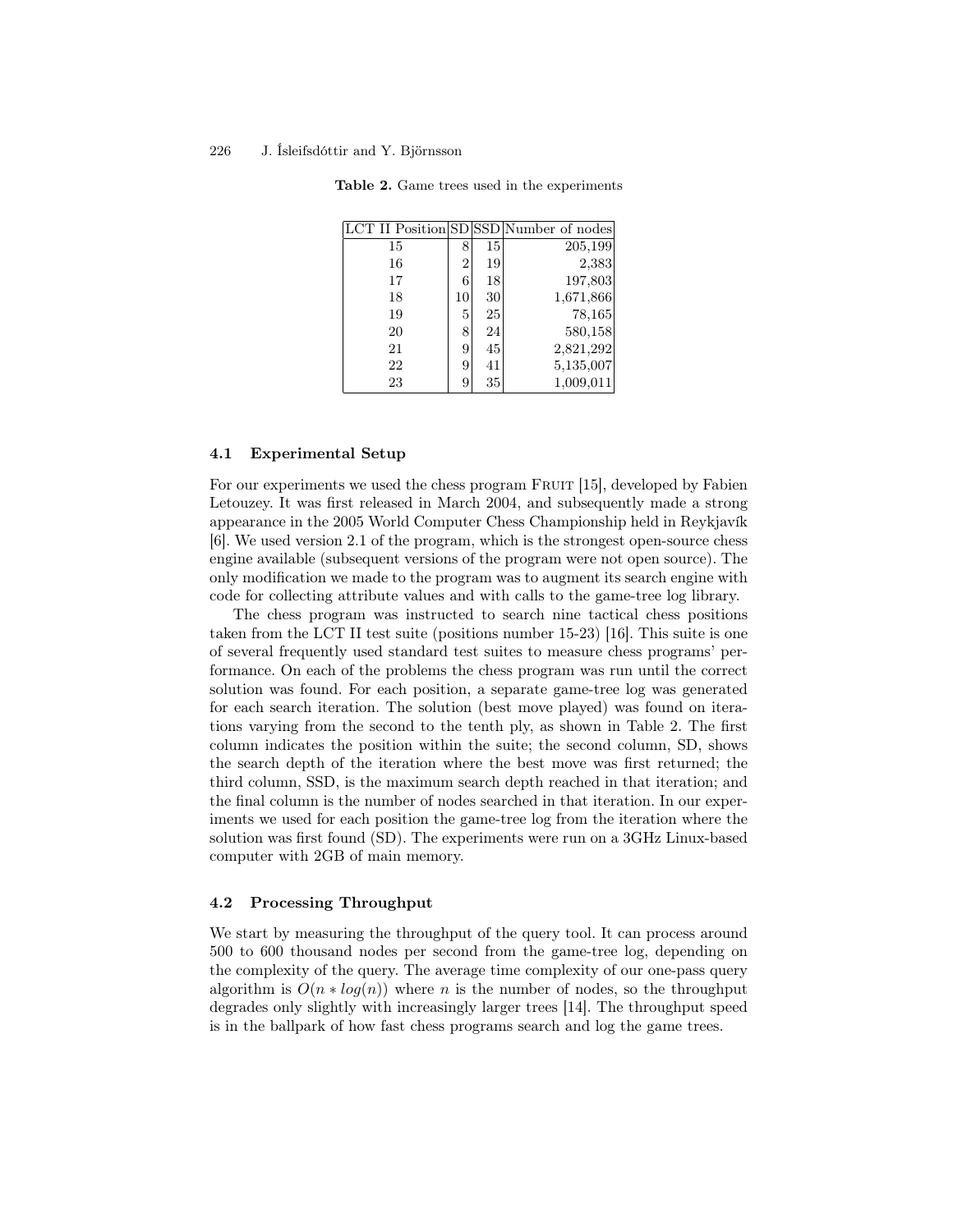|                                 | Tree Num. of nodes PV nodes CUT nodes ALL nodes |          |        |        |
|---------------------------------|-------------------------------------------------|----------|--------|--------|
| $Pos_{15}$                      | 205,199                                         | $0.44\%$ | 69.71% | 29.86% |
| Pos <sub>16</sub>               | 2,382                                           | 14.60%   | 63.58% | 21.82% |
| $Pos_{17}$                      | 197,803                                         | 0.03%    | 74.25% | 25.73% |
| $Pos_{18}$                      | 1,671,866                                       | $0.06\%$ | 75.87% | 24.07% |
| $Pos_{19}$                      | 78,165                                          | $0.52\%$ | 73.32% | 26.16% |
| $Pos_{20}$                      | 580,158                                         | $0.08\%$ | 73.19% | 26.72% |
| $Pos_{21}$                      | 2,821,292                                       | $0.10\%$ | 72.10% | 27.79% |
| $\vert Pos_{22} \vert$          | 5,135,007                                       | $0.12\%$ | 76.93% | 22.95% |
| $\vert \mathrm{Pos_{23}} \vert$ | 1,009,011                                       | 0.15%    | 67.52% | 32.33% |

Table 3. Ratio of node types in the game trees

#### 4.3 Node Type Statistics

Next we asked queries for collecting statistics about the game trees, more specifically the ratio of PV, CUT, and ALL nodes. The queries are shown below:

node: count(type = PVNode) node: count(type = CUTNode) node: count(type = ALLNode)

and the result in Table 3. The result looks as one would expect: very low ratio of PV nodes, and 2 to 3 times more CUT than ALL nodes. The only deviation from this is in  $Pos_{16}$  where there is a unusually high ratio of PV nodes, but that is not much of a concern because of the fact that the tree is small (PV changes are not too uncommon in shallow trees). This example, although not providing much additional insight, is good for a sanity check to confirm the expected behavior. The statistics were provided as a demonstration of the type of statistics that can be collected. One must also be a little cautious when working with accumulated statistics, as they may overlook individual anomalies. We thus look more carefully at PV changes in the next subsection.

## 4.4 Principal Variation Changes

The query below was executed for different values on  $n$ :

```
node: type = PVNode;
child: count([]type = type) >= n
```
The result is shown in Table 4. As can be seen, frequent PV changes are uncommon, although there are a few problematic nodes in  $Pos_{22}$  that might warrant a further investigation (there are 5 positions with 9 or more PV child nodes).

## 4.5 Large Quiescence-Search Trees

Quiescence searches are essential in chess programs for evaluating unstable positions — such searches typically include selected captures and even checks.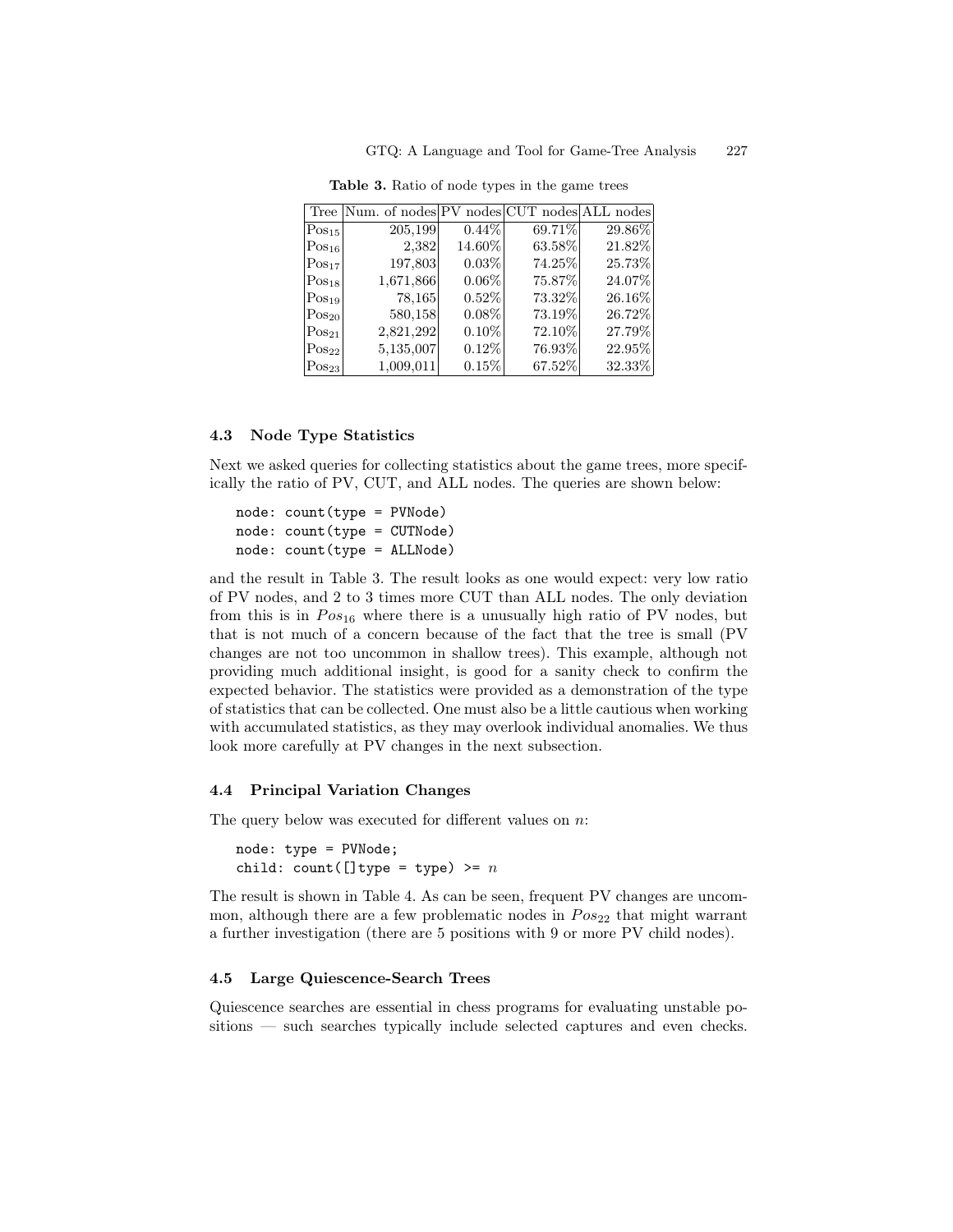| $\#$ pv-children $ Pos_{15} Pos_{16} Pos_{17} Pos_{18} Pos_{19} Pos_{20} Pos_{21} Pos_{22} Pos_{23} $ |    |         |    |    |      |     |     |
|-------------------------------------------------------------------------------------------------------|----|---------|----|----|------|-----|-----|
|                                                                                                       | 29 | $\circ$ | 32 | 26 | 2431 | 556 | 160 |
|                                                                                                       |    |         |    |    |      | 59  |     |
|                                                                                                       |    |         |    |    |      |     |     |
|                                                                                                       |    |         |    |    |      |     |     |

Table 4. Number of PV nodes in each tree with several PV node children



Fig. 4. Chess positions with a large quiescence search

However, because of the frequency of quiescence searches, it is important to keep their size under control, a process that takes a careful tuning. To obtain more insight into the size of the quiescence searches of FRUIT we executed the following query for different values of  $n$ :

```
node: flags & QRootNode;
subtree: count(*) > n
```
The attribute *flags* is used in the chess program to mark various node properties, such as whether a node belongs to a research, a null-move search, or a quiescence search. The root of a quiescence search tree is marked as *QRootNode*.

For all positions except one, the quiescence searches were all under 200 nodes (and most much smaller). In  $Pos_{18}$  (from the game Vanka - Jansa, Prag 1957), however, four of the quiescence-search subtrees had more nodes. For example, from the two positions shown in Fig. 4 the generated quiescence-search trees were of size 840 and 486 nodes, respectively. This is quite excessive compared to a normal search, and should raise a flag as something that warrants further investigation. This is a good example of how the tool can be used to help identify problems with the search performance.

## 5 Related Work

To the best of our knowledge GTQL is the first query language specifically designed for game trees. However, several query languages for tree structures exists, including XPath [10] for querying XML data. The navigational abilities of XPath have been used in subsequent languages either by directly supporting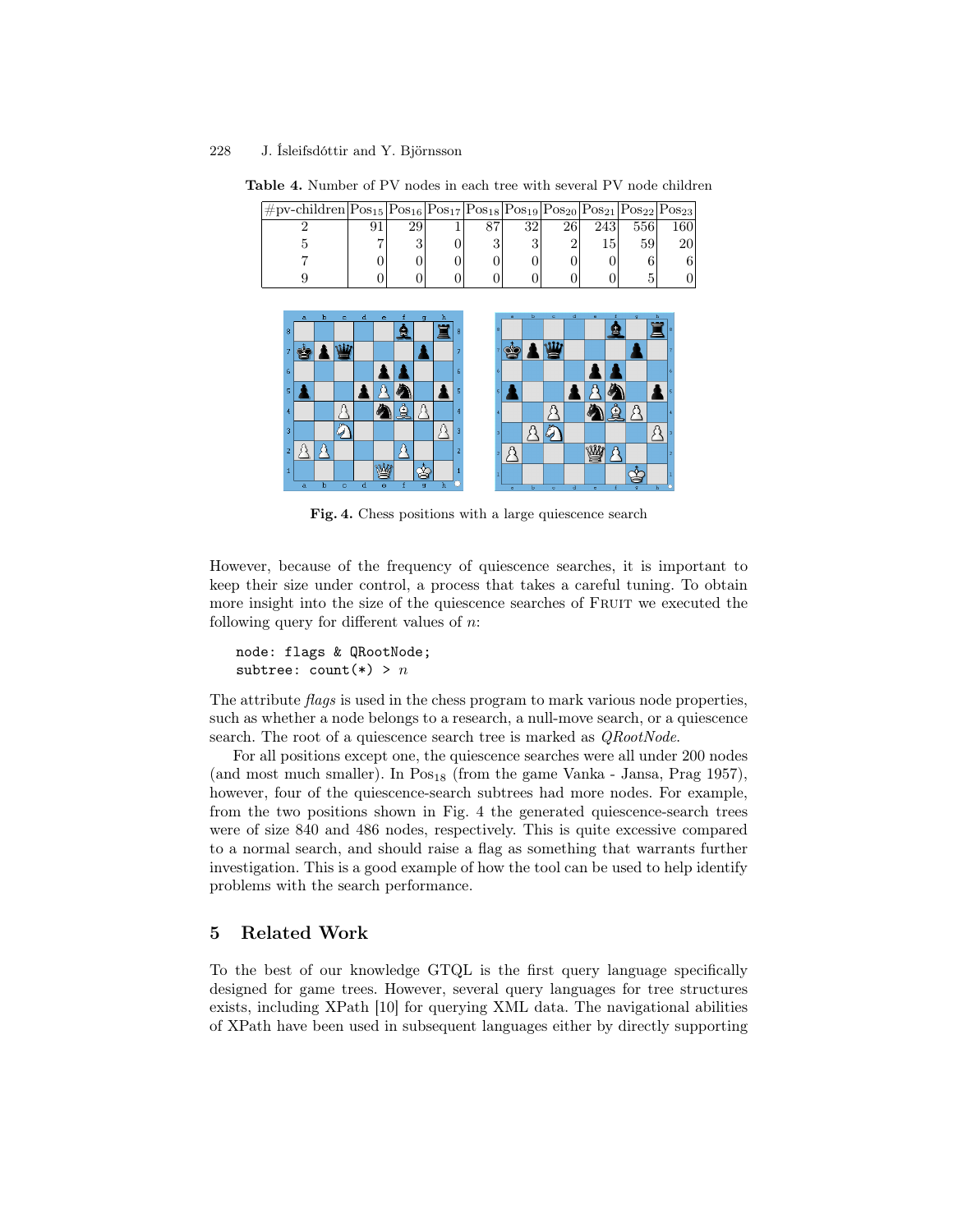XPath like XQuery [9] does or extending its syntax like is done in LPath [2]. XSQuirrel [17] is a related language for making sub-documents out of existing XML documents. None of the aforementioned languages are well suited for our purpose and do for example not allow aggregation. However, there does exist a chess-specific query language, Chess Query Language (CQL) [11], but it is designed for matching chess positions, not tree structures.

On a further account, there do exist some tools that can be helpful in visualizing game trees. Rémi Coulom presented a visualization technique for search trees using treemaps [12]. Treemaps are based on the idea of taking a rectangle and dividing it into sub-rectangles for each subtree. The first rectangle is split vertically, one rectangle per child. Those rectangles are then split horizontally for each of their children and so on. Although such a technique can give some insight into where the search mainly spends it effort, it is insufficient for detecting most search abnormalities. There do also exist browsers that allow one to navigate through game-tree logs and look at resulting game positions [3, 4, 13].

# 6 Conclusions

From the above results we may fairly conclude that the new query language and software can aid researchers and game-playing program developers in verifying the correctness of their game-tree search algorithms. The syntax and semantics of the language are explained in such terms that GTQL can be used by others. The GTQ tool expresses queries about complex game-tree structures, including hierarchical relationships and aggregated attributes over subtree data. Last but not least, in this paper we demonstrated the usefulness of the GTQ tool by analyzing and finding abnormalities in the search trees of the competitive chess program FRUIT. These are just a few examples of the usefulness of GTQ. The tool is quite flexible as the users decide which information about the game trees to log. For example, by logging static node evaluations one can envision the tool being useful to researchers working on search, e.g., for finding pathological behaviors or for measuring diminishing returns of deeper search.

GTQL is the first query language specifically designed for game trees. There are still many additions and improvements that could be made in future versions of both GTQL and GTQT. For example, the expressiveness of the language could be enhanced, e.g., to include parent relations (and more generally ancestor relations), as well as an extended sibling relation. Also, other functions like min and max would be useful. Moreover, there are improvements to be made to the implementation; the two most prominent ones are: (1) allowing many queries to be answered simultaneously, and (2) introducing run-time compression/decompression to the game-tree log files as they can quickly grow large. As of now, the tool cannot handle game trees built in parallel. This limitation is worthwhile to be addressed in future versions as multi-core processors are becoming mainstream.

Finally, it is our hope that this work will aid researchers in the field of search algorithms with the tedious process of debugging and verifying the correctness